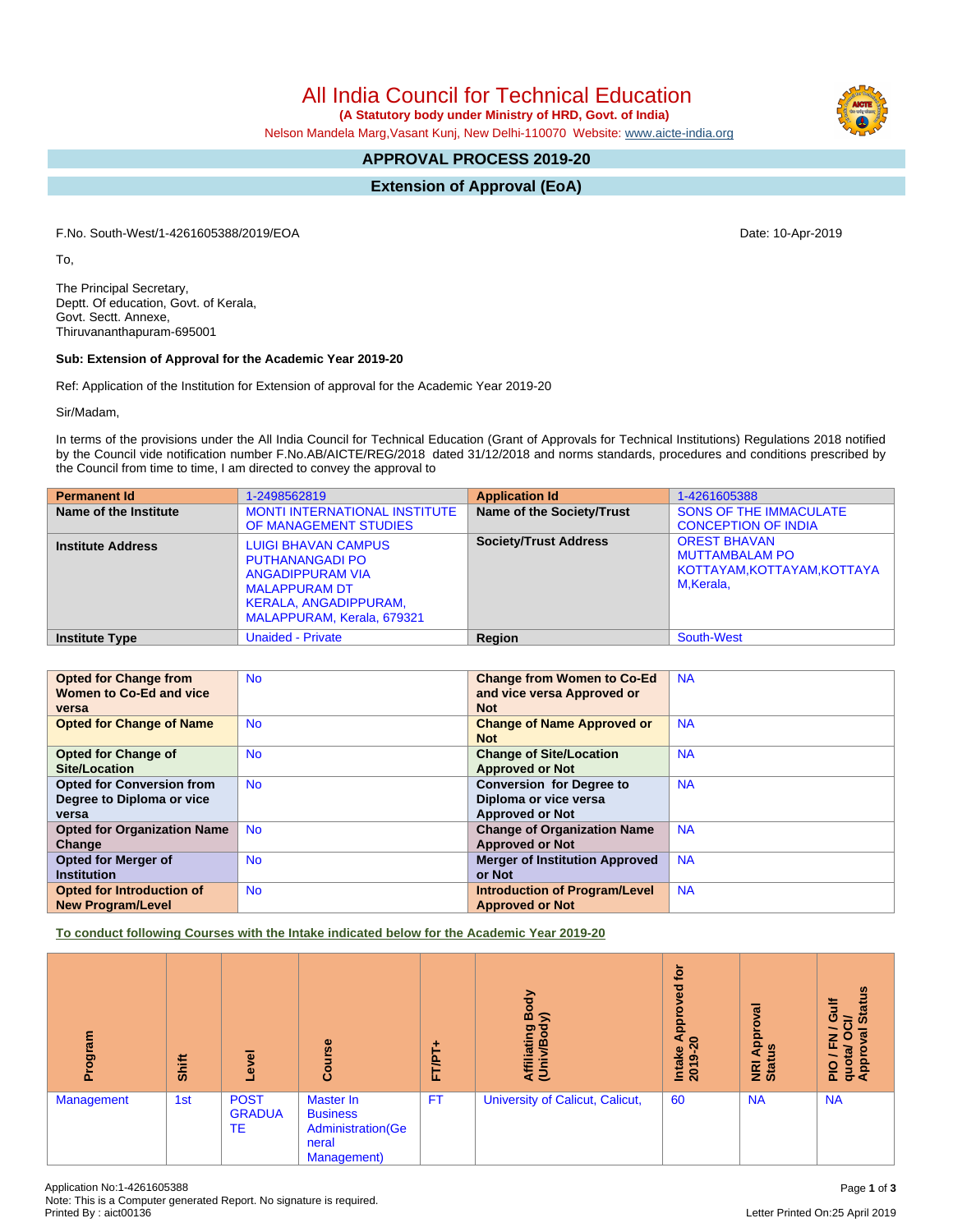In case of any differences in content in this Computer generated Extension of Approval Letter, the content/information as approved by the Executive Council / General Council as available on the record of AICTE shall be final and binding.

Strict compliance of Anti-Ragging Regulation: - Approval is subject to strict compliance of provisions made in AICTE Regulation notified vide F. No. 37- 3/Legal/AICTE/2009 dated July 1, 2009 for Prevention and Prohibition of Ragging in Technical Institutions. In case Institution fails to take adequate steps to Prevent Ragging or fails to act in accordance with AICTE Regulation or fails to punish perpetrators or incidents of Ragging, it will be liable to take any action as defined under clause 9(4) of the said Regulation.

### **It is mandatory to comply all the essential requirements as given in APH 2019-20(appendix 6)**

NOTE: If the State Government / UT / DTE / DME has a reservation policy for admission in Technical Education Institutes and the same is applicable to Private & Self-financing Technical Institutions, then the State Government / UT/ DTE / DME shall ensure that 10 % of Reservation for EWS would be operational from the Academic year 2019-20 without affecting the percentage reservations of SC/ST/OBC/General . However, this would not be applicable in the case of Minority Institutions referred to the clause (1) of Article 30 of **Constitution of India.**

> **Prof. A.P Mittal Member Secretary, AICTE**

Copy to:

- **1. The Director Of Technical Education\*\*, Kerala**
- **2. The Registrar\*\*,** University Of Calicut, Calicut,
- **3. The Principal / Director,**

Monti International Institute Of Management Studies Luigi Bhavan Campus Puthanangadi Po Angadippuram Via Malappuram Dt Kerala, Angadippuram, Malappuram, Kerala,679321

**4. The Secretary / Chairman,**

Sons Of The Immaculate Conception Of India Orest Bhavan Muttambalam Po Kottayam. Kottayam,Kottayam, Kerala,

**5. The Regional Officer,** All India Council for Technical Education Health Centre Building Bangalore University Campus Bangalore - 560 009, Karnataka

## **6. Guard File(AICTE)**

Note: Validity of the Course details may be verified at  $\frac{\text{http://www.aicte-india.org/}}{\text{http://www.aicte-india.org/}}$  $\frac{\text{http://www.aicte-india.org/}}{\text{http://www.aicte-india.org/}}$  $\frac{\text{http://www.aicte-india.org/}}{\text{http://www.aicte-india.org/}}$ 

\*\* Individual Approval letter copy will not be communicated through Post/Email. However, consolidated list of Approved Institutions(bulk) will be shared through official Email